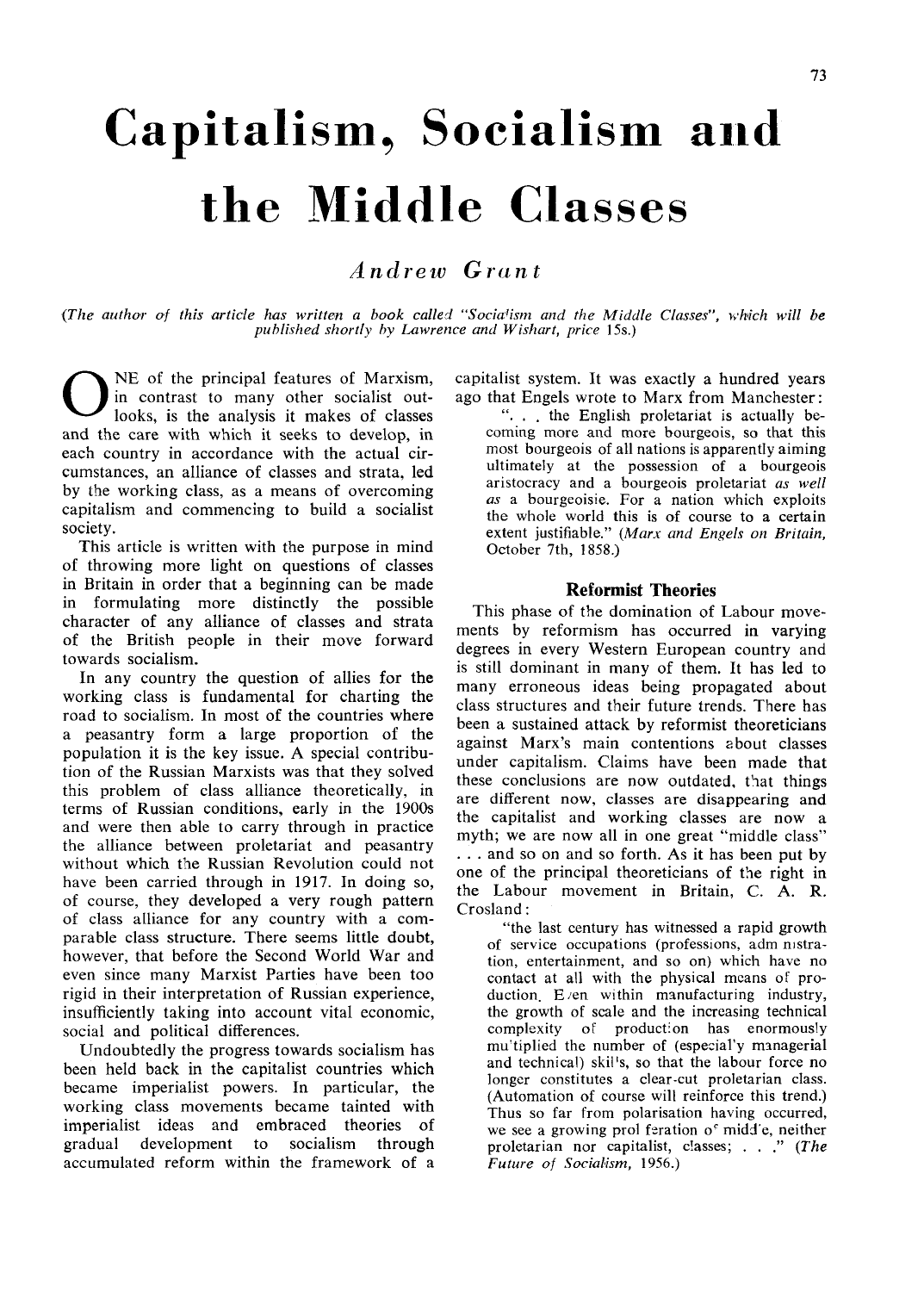Because of the confusion sown in the Labour movement by C. A. R. Crosland and others it is worth while restating, albeit in the briefest form, the scientific socialist position in relation to classes under capitalism.

Classes are real and exist in fact even though they are by their very nature intangible and generalised. No one has ever "seen" or "felt" a class although the manifestations of class relationships can be seen or felt.

#### **Marxist Conception**

Classes are based on the economic relations between men and the means of production. There are many manifestations of class—class consciousness, social snobbery, accents, clothes, incomes and attitudes. All of them are secondary and derivative from the fact that classes actually exist.

In modern capitalist society there is still in operation a tendency inherent within capitalism throughout its entire existence to crystallisation into only two classes—those that own the means of production and those that rely for their livelihood on selling their working power to an employer. Far from diminishing in the last thirty years, this tendency has been intensified so that in Britain today, the overwhelming majority of the occupied population are employees, whether they are paid wages or salaries.

However, despite the process of polarisation into two classes, nowhere in the capitalist world so far has this produced a "pure" condition. A number of middle groups remain especially in those countries where agriculture is the livelihood of a large proportion of the working population.

In Britain the virtual absence of peasant agriculture together with the highly concentrated form of industry have produced a relatively simplified class structure. Nevertheless a considerable middle strata remains, and its size, the groupings within it and the issues facing it must be clearly understood so that the Labour movement can take the necessary steps to bring this all-important alliance between working class and middle strata into being.

#### **Groupings within the Middle Strata**

This middle strata is not one tight, homogeneous class but contains within it a number of groupings that differ widely in many respects from each other. These groupings might conveniently be assemb'ed to fall within three main categories: the blackcoated workers in offices and shops who are really an integral part of the working class but will not as yet accept the fact; the small producing and trading sections, including working farmers, shopkeepers, the self-employed, the

smaller factory owners, small businessmen and most managers; the professions—the so-called "higher" professions which are mainly the older professions and the "lower" professions like teaching, science, engineering and the rapidly expanding body of technicians of all sorts.

# **Blackcoated Workers**

Taking clerks and shop assistants first, these callings were in the middle of the 19th century considered infinitely superior to manual work in industry. A clerk was a man of letters while a shop assistant was almost a gentleman who went about his work in a high stiff white collar and pin-striped trousers. The twentieth century saw a rapid change in status of these two sections. Mechanisation has now taken a firm grip in offices although this process started a long time ago with the introduction of the typewriter and the introduction of women on a large scale into office work. Similarly the daily routine of most shop assistants now consists of dispensing prepackaged goods over the counter. With the comparatively recent development of various forms of *self-service* which have spread rapidly into most spheres of retail distribution, the work of the shop assistant consists more and more of stocking shelves or counters and taking cash. Today the majority of clerks and the majority of shop assistants are women. The census statistics show that men ceased to have a majority among clerks at some time between 1931 and 1951. Moreover, despite the very big increase in the proportion of occupied population engaging in clerical occupation—which is often used as an argument to show how the "middle class" is expanding—the number of male clerks has been *declining* as a proportion of the occupied population during the last twenty-five years. In relation to the average industrial wage the earnings of clerks and shop assistants have been going down for a long time, particularly as the industrial worker, being more highly organised in trade unions, is able more successfully to push his wages unions, is able more successiuny to push ins wages that can call the rising cost of fiving, so that clerks and shop assistants cannot be regarded as "middle class" even though many of them may not as yet accept their working class status.

# **Small Producers and Traders**

The small producing and small trading petitbourgeosie is in a different position altogether. Attempts have been made almost without number to attribute to Marx the view that the concentration of capital into fewer and fewer hands would mean the disappearance of the petit-bourgeoisie; Marx thus, it is said, was wrong about the petit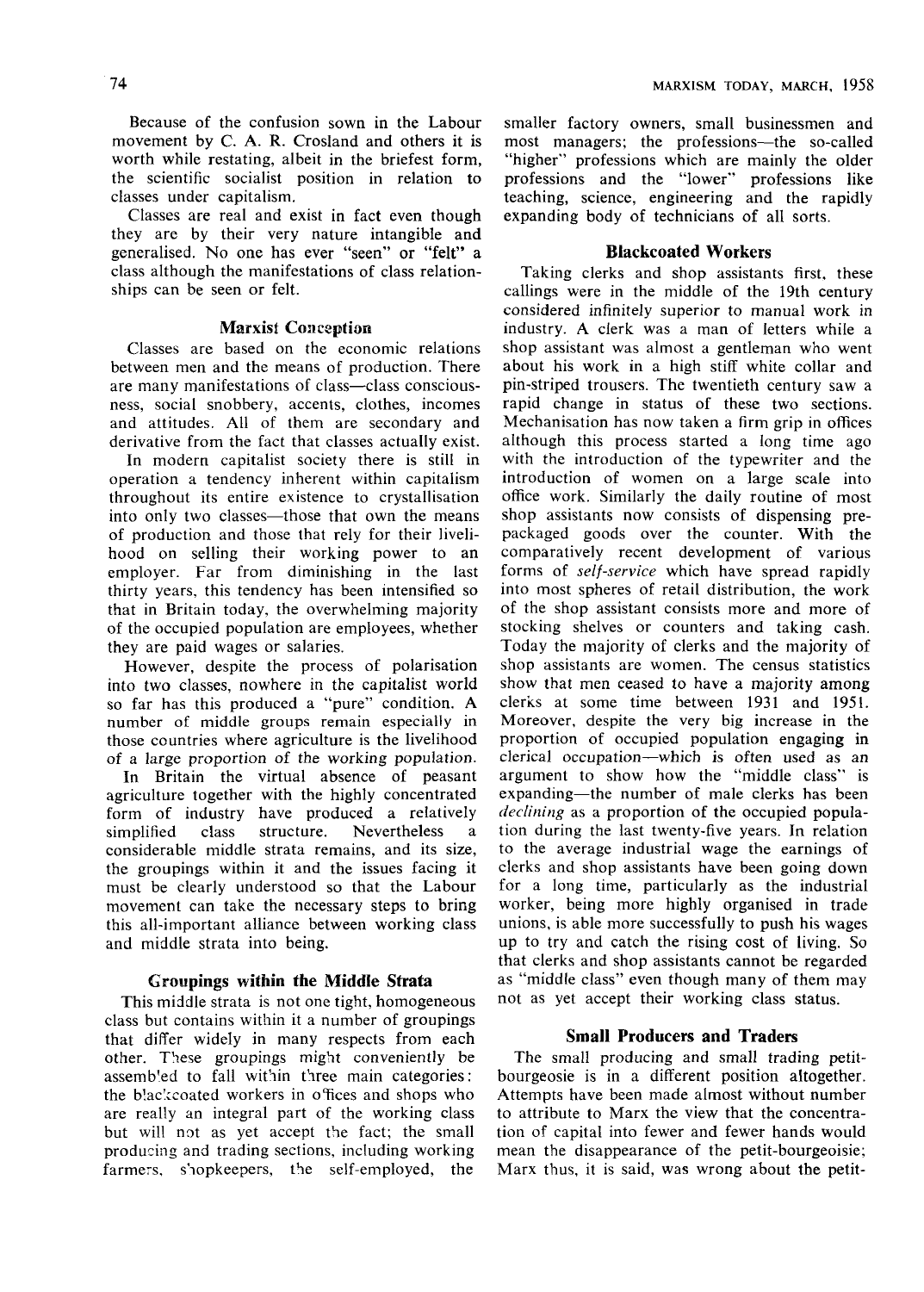bourgeoisie and, therefore, could have had no idea what to do if confronted with our modern, vastly expanded "middle class". Marx certainly did foresee that the tendency inherent in modern capitalism was to concentrate wealth and power into fewer and fewer hands and that this would be done at the expense of many in the *former*  petit-bourgeoisie, but he also saw that capitalist development was never likely to be 100 per cent pure in form and that new petit-bourgeois sections would take the place of the old:

"In England, modern society is indisputably developed most highly and classically in its economic structure. Nevertheless the stratification of classes does not appear in its pure form even there. Middle and transitional stages obliterate even here all definite boundaries, although much less in the rural districts than in the cities." *(Capital,* Volume **III.)** 

•'In countries where modern civilisation has become fully developed, a new class of petitbourgeoisie has been formed, fluctuating between proletariat and bourgeoisie, and ever renewing itself as a supplementary part of bourgeois society." *{Communist Manifesto,* Part **III.)** 

Numerically, the small producing and small trading section have been declining in Britain as a proportion of the occupied population for many years. The late Dr. Klingender, a sociologist of some repute at Hull University, in his book *Conditions of Clerical Labour in Britain,* made some calculations of the proportions of the occupied population in various middle strata categories from the 1851 Census. Comparing his estimates with the approximate position today as shown by the last Census in 1951 we get the following picture in Britain:

|                     | 1851       | 1951 |
|---------------------|------------|------|
|                     | percentage |      |
| Employers           | 8.1        | 20   |
| Managers            | 1.0        | 3.3  |
| Higher officials    |            | 0.7  |
| Self-employed       | 4.5        | 5.0  |
| Professions         | 2.6        | 5.9  |
|                     |            |      |
| Total % of Occupied |            |      |
| Population          | 16 2       | 16 9 |

The proportion of employers has of course gone down with the increased concentration of industry and commerce. Of the managers, nearly all of whom will be salaried, a small proportion will also be directors and employers as well. The majority will be managers of branches of firms, works managers, office managers etc. This can be seen from the breakdown given in the 1951 Census, 1 per cent Sampling, of the 748,200 managers in Britain into 185,000 "General Managers, Directors, etc." and 562,800 managers of "branch, office, primary and subsidiary departments".

The above comparison shows quite clearly that taking the capitalist class and the middle sections together there is in fact very little change in their proportion of the occupied population in the course of the last hundred years so that the claim for a vast expansion of the middle strata has no basis in fact. However, although the total proportion remains roughly the same there has been a decisive shift away from employers towards the professions and managers. This is of great importance because it has created a position where a large proportion of the sections intermediate between capitalist and working classes consist of people who never hope or even consider a future of earning their living through ownership and "building a business". This is particularly true in the professions today, now the largest and most influential grouping among the middle strata, who are overwhelmingly salaried employees. While many in the professions may still look with nostalgia at the "good old days" when large numbers of professional people were part of the petit-bourgeoisie, receiving fees for their particular skill, most of them are beginning to realise that those days are gone and will never return.

It will of course be the petit-bourgeoisie who will be the most difficult grouping to detach from their traditional support of capitalism. Nevertheless, the experiences in China show that it is fully possible to win support of substantial numbers of them for socialism, but only on the basis of providing them with reasonable economic alternatives and ensuring a gradual and voluntary integration of small production and small business into a socialist-type economy.

#### **The Professions**

It is the professions that are the most rapidly expanding section of the middle strata in Britain, ranging from those established hundreds of years ago—the Church, law and medicine—to a vast range of new technological professions established during this century. During the thirty years between 1921 and 1951 the numbers in the professions increased by about 84 per cent while the increase in the occupied population was only in the region of 19 per cent. The expansion did not take place in the older professions, but in the newer and mainly the more technical professions. Comparing the Census returns of 1921 with 1951 for England and Wales we find that the numbers in the scientific professions have increased from 17,100 to 109,500, an increase of 640 per cent; engineering, surveying and architectural professions have increased from 31,500 to 126,000, an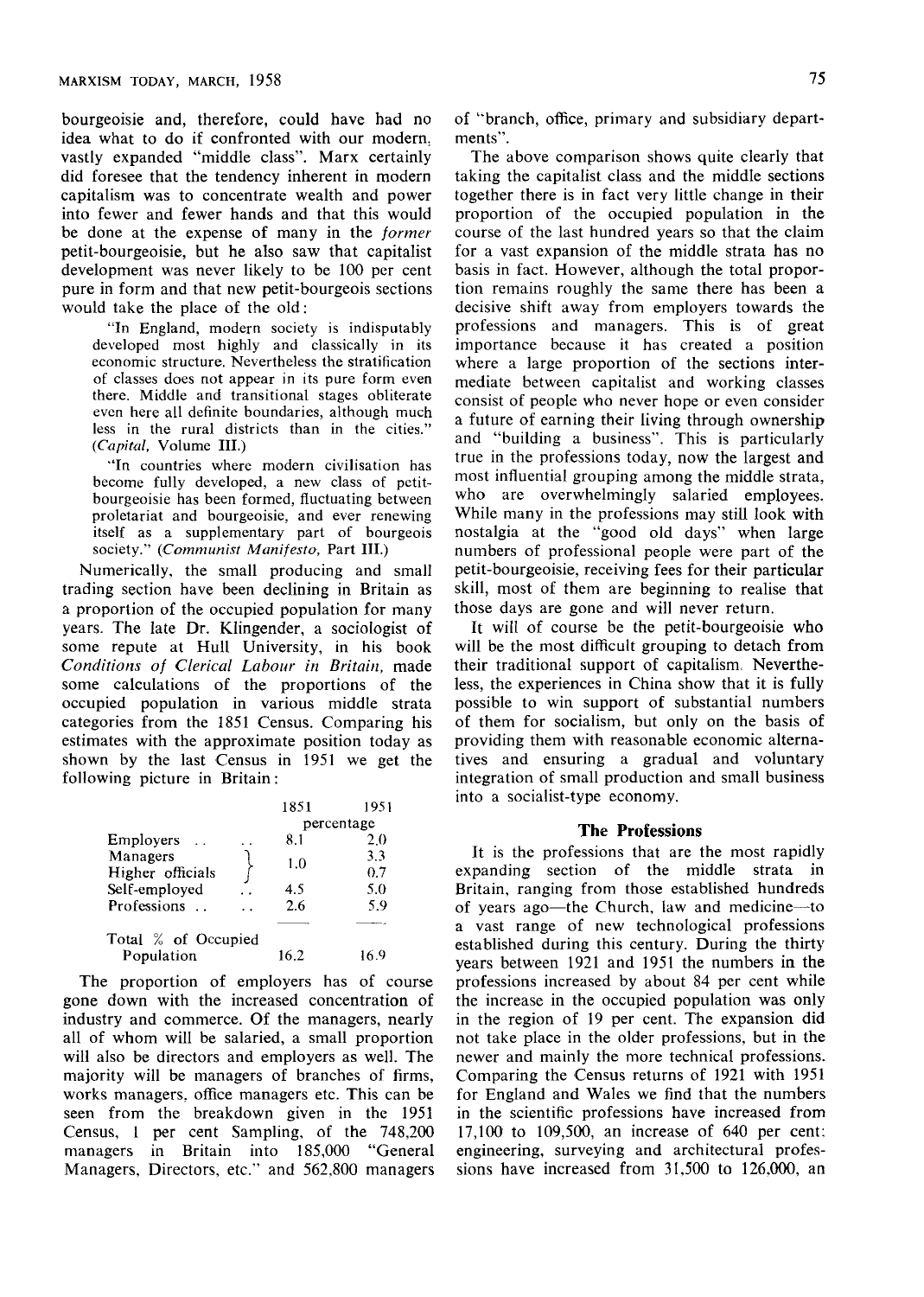increase of 400 per cent, and now number approximately the same as those of the Church, law and medicine added together.

There were in 1951 about 1,400,000 in the professions in Britain, of whom 87.7 per cent were employees, 6.3 per cent self-employed, 3 per cent managers and 3 per cent employers; only in the legal profession were the employees a minority— 42 per cent, while in medicine it was 50 per cent employees and 50 per cent self-employed or employers. Today, therefore, nearly 90 per cent of those in the professions are salaried employees with little thought of running their own businesses. They are rapidly becoming more aware of the need to organise into trade unions or in organisations that tend to combine the functions of a trade union and a professional organisation into one (the National Union of Teachers, Equity and the National Union of Journalists are examples of this type).

Therefore, when we exclude the relatively small capitalist class, we have a middle strata in Britain which consists very roughly of about 300,000 small employers, 650,000 managers, 1,124,000 self-employed and 1,400,000 in the professions—a total of about 3,500,000 out of an occupied population in 1951 of about 22,500,000 or about 16 per cent of the total. Apart from a small capitalist class—about 1-2 per cent of the occupied population—the remainder are the working class with a large and highly organised trade union movement catering for about half of them but still with many millions as yet unorganised.

#### **Socialist Policy can win their Support**

The middle strata is thus nowhere near as large as some people would have us believe nor is it expanding as a proportion of the population at the expense of the proportion making up the working class. The entire character of the middle strata in Britain is in process of very rapid change and whole sections of it—in the professions in particular—are being brought closer to the working class. Not only are they becoming more highly organised but beginning to consider more militant forms of action which have hitherto been regarded as forms confined to the working class alone. The token strikes and demonstrations of teachers over salaries and conditions and the threats of sanctions by doctors if higher salaries are not forthcoming are not isolated examples of this tendency.

What is to be the attitude of the Labour movement to the middle strata? Is it to remain as before with pious talk of sacrifices coupled with crudities about those not in the working class not being worth "a tinker's cuss"? Or is the Labour movement going to take seriously its task of winning the middle strata as allies for the working class?

What is the present political position of the middle strata? There can be little doubt that, taking the middle strata as a whole the majority can be considered as supporting the right. The most detailed information available is contained in a study of how the "middle class" vote by Dr. John Bonham which contains a detailed analysis of public opinion polls at the 1945, 1950 and 1951 General Elections based on occupations. Dr. Bonhami estimated that the Labour voters at the 1951 General Election among all *business and managerial sections* was 560,000 compared with 3,090,000 for the Conservative Party; among all the *professional and higher office sections* he estimated the Labour vote in 1951 as 540,000 compared with 1,630,000 for the Conservative Party. Moreover, if Dr. Bonham's estimates are anywhere near the mark, Labour's proportion of this "middle class vote" fell considerably from its peak in 1945: *Business and managerial:* Labour 750,000, Conservative 2,370,000; *Professional and higher office sections:* Labour 670,000 and Conservative 1,630,000.

## **Labour's Approach**

There is little doubt that the efforts made by the Conservative Party both in the field of propaganda and in the form of various economic incentives offered by Conservative governments when "middle class" support wavers have played a big part in retaining the support of the majority of the middle sections for the right. But years of neglect by the left, frequent outbursts of syndicalist crudities by some leaders of the Labour movement as well as pompous and platitudinous appeals by others, have all been factors which have made it a great deal easier for the Conservative Party to retain the majority support of the middle strata.

The fact that the majority of the middle strata are not yet convinced supporters of socialism does not mean that their support cannot be won in the future. On the contrary, given a more correct and sympathetic approach by the Labour movement their support in far larger numbers is assured: for the concentration of private industry and agriculture into fewer and fewer hands continues and widens the gulf between employers and employed while at the same time the small employers find themselves face to face with monopoly canitalism which they increasingly are coming to recognise as their main enemy.

1 *The Middle Class Vote.* Dr. John Bonham, 1954.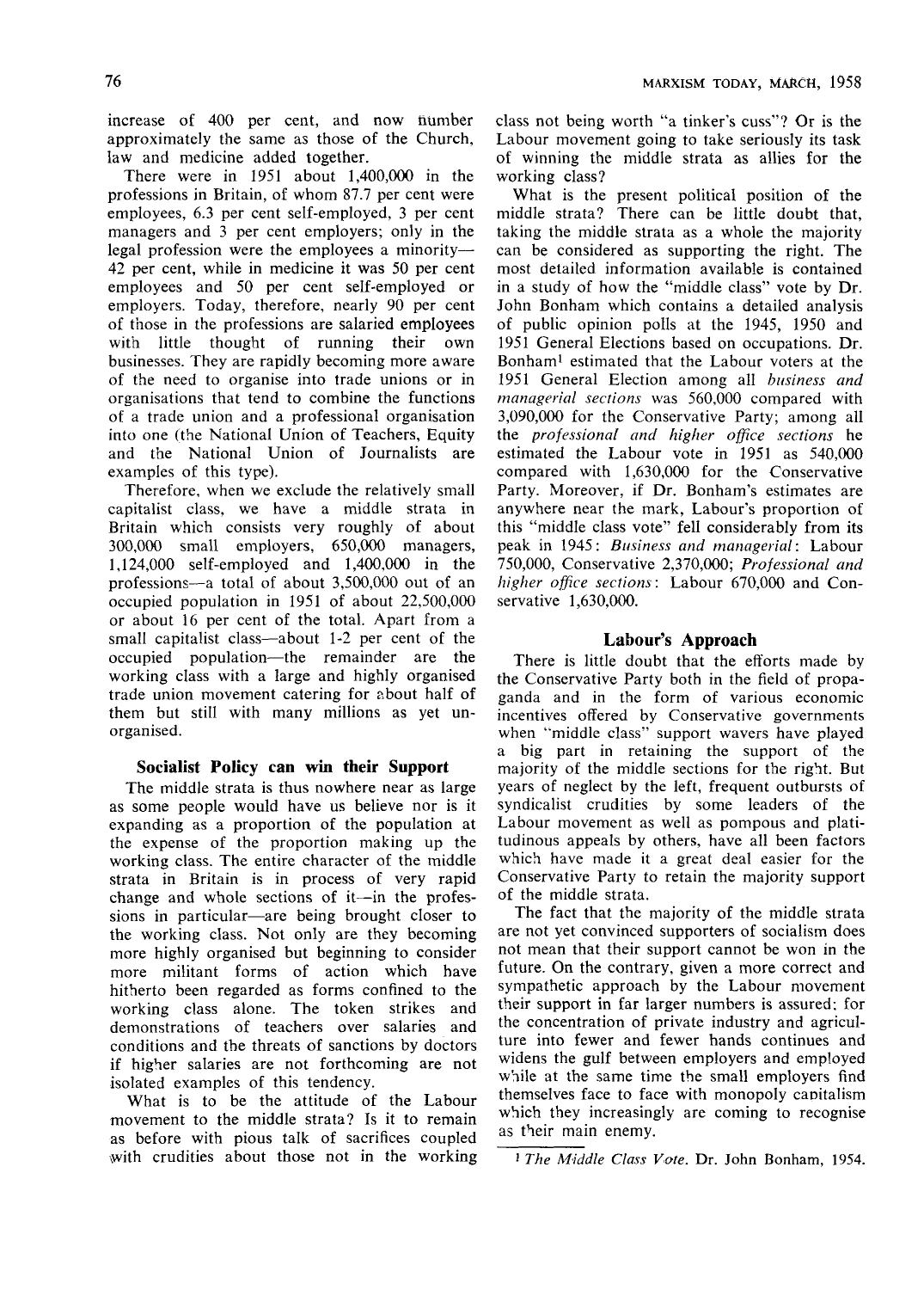The cornerstone of socialism remains the transference of ownership of the means of production, distribution and exchange from the capitalist class to the people—the working class and the middle strata. The carrying through of such a policy of social ownership in a country like Britain would demand a tremendous amount of flexibility, patience and understanding in relation to the small trading, small manufacturing and farming sections. The most important thing is that such a policy of social ownership could be an immense liberating force for the middle strata. The tolerance and patience which a socialist government could afford to show would enable many small businesses to flourish as never before, freed from the shackling effect of big business with its control of supplies and of profit margins, its advertising and coupon "wars", its price rings and restrictive practices.

For the salaried professional, technical and clerical groups, socialism offers scope for initiative and ability which, although so often on the lips of the spokesmen of capitalist industry and commerce, seems, for the aspiring technical or professional person, to be always "round the corner".

### **Socialism and the Middle Classes**

Unfortunately there is a widespread conception among the middle strata that socialism would mean for them less freedom and loss of individuality, as well as subjection to a vast civil service bureaucracy and state interference on a grand scale. This has always been the main line of propaganda directed towards the middle sections by the capitalist class. Yet in Britain sections by the capitalist class. Let  $\mathbf{u}$  be but quite capitalism the degree of bureaucracy is so considerable as to be generally accepted as a normal part of life. It is necessary for the socialist movement to declare itself in no uncertain terms in favour of waging war against bureaucracy and the excesses of officialdom not only in the field of the civil service and local government but also in the whole wider commercial and industrial field. Socialism should mean the working people fully governing themselves for the first time, and only under such conditions is there any possibility of getting rid of bureaucracy which thrives in a capitalist society.

The danger undoubtedy exists that a socialist society will not easily rid itself of the bureaucratic practices it inherits from capitalism. Recent events in Eastern Europe and the Soviet Union have shown that the continuance of such practices, besides being morally indefensible, can have very very serious comparison interesting consequences and  $\mu$ very serious consequences and retard the development of socialism. However, the essential point to be seen is that despite the mistakes made it

should be possible for bureaucracy, a product of their capitalist past, to be overcome in time in these countries because the will is there to overcome it. In capitalist society, on the other hand, bureaucracy is the natural manifestation of the rule of monopoly capitalism over the rest of the people, so that no serious attempt is ever made to end it; even though some of the worst cases become public scandals, the bureaucracy at the root of them remains.

On many of the broad political and ideological issues which should form part of socialist policy in Britain today there is already among the middle strata a fund of support. Many in these sections feel strongly on the questions of peace, banning weapons of mass destruction and stopping the use of Britain as a rocket base; others feel strongly that civil liberties must be defended against the growing powers of the police, judiciary and M.I.5; the vast extension of monopoly in the dissemination of information by monopoly in the dissemination of information by press, radio and television is also seen among many in the middle sections as leading to a docile and drugged electorate; there is also a broad measure of agreement on the need to abolish all forms of racial discrimination and colour-bar and to reform our penal system, including the abolition of capital punishment. Colonialism arouses widespread condemnation among many in the middle sections and there is also concern, particularly among those in the professions, at the degradation of British culture and the rule of commercialism in so many of the cultural fields; there is a considerable body of support for the expansion of the social services and opposition to Government cuts; there is also strong support for the raising of the general educational level of the whole population and for a vast expansion of

scientific and technological education.<br>All these issues, of course, do not strike all within the middle strata with equal force. Some of these issues, for example the degradation of the British cultural heritage, arouse much stronger feelings among those in the professions than in the trading and producing sections. It is those in the professions who are most concerned about the ideological issues, but such questions also cause concern among many of those in other sections because of the relatively higher educasections because of the felatively ingues can tional level which tends to prevail among them.<br>At the same time nearly all sections of the

middle strata can have an economic incentive for the ending of capitalism and the establishment of a planned society in which production could be enormously increased and living standards raised. It must become part and parcel of the policy of It must become part and parcel of the policy of using the phrase of Marx: "from each according